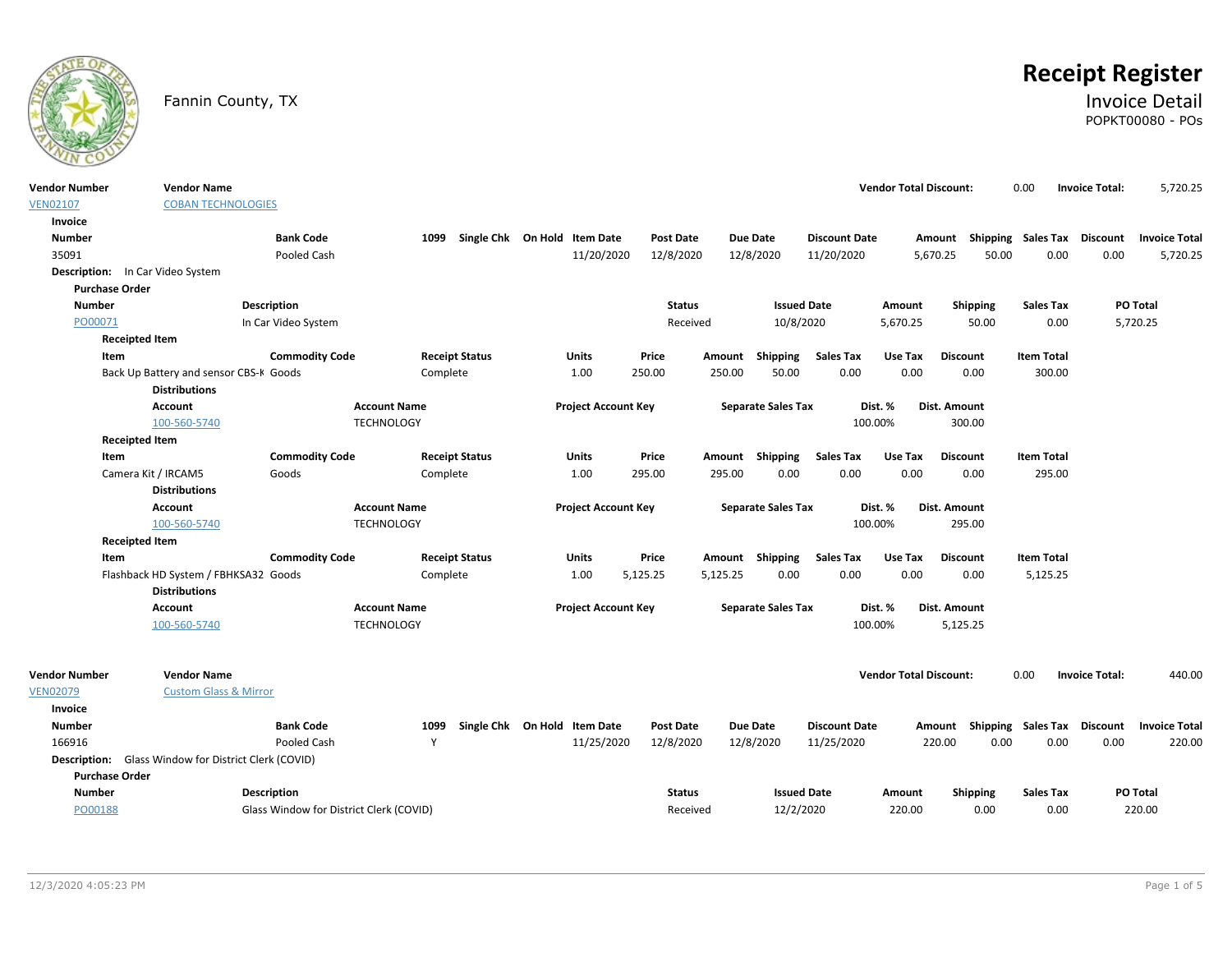| <b>Receipted Item</b>                    |                      |                       |                     |                       |                              |                  |        |                           |                      |                               |                 |      |                                    |                       |                      |
|------------------------------------------|----------------------|-----------------------|---------------------|-----------------------|------------------------------|------------------|--------|---------------------------|----------------------|-------------------------------|-----------------|------|------------------------------------|-----------------------|----------------------|
| Item                                     |                      | <b>Commodity Code</b> |                     | <b>Receipt Status</b> | <b>Units</b>                 | Price            |        | Amount Shipping           | <b>Sales Tax</b>     | Use Tax                       | <b>Discount</b> |      | <b>Item Total</b>                  |                       |                      |
| Glass                                    |                      | Goods                 | Complete            |                       | 1.00                         | 110.00           | 110.00 | 0.00                      | 0.00                 | 0.00                          | 0.00            |      | 110.00                             |                       |                      |
|                                          | <b>Distributions</b> |                       |                     |                       |                              |                  |        |                           |                      |                               |                 |      |                                    |                       |                      |
|                                          | Account              |                       | <b>Account Name</b> |                       | <b>Project Account Key</b>   |                  |        | <b>Separate Sales Tax</b> |                      | Dist. %                       | Dist. Amount    |      |                                    |                       |                      |
|                                          | 413-413-3990         |                       | OFFICE PROTECTION   |                       |                              |                  |        |                           | 100.00%              |                               | 110.00          |      |                                    |                       |                      |
| <b>Receipted Item</b>                    |                      |                       |                     |                       |                              |                  |        |                           |                      |                               |                 |      |                                    |                       |                      |
| Item                                     |                      | <b>Commodity Code</b> |                     | <b>Receipt Status</b> | <b>Units</b>                 | Price            | Amount | Shipping                  | <b>Sales Tax</b>     | Use Tax                       | <b>Discount</b> |      | <b>Item Total</b>                  |                       |                      |
| Labor                                    |                      | Goods                 | Complete            |                       | 1.00                         | 110.00           | 110.00 | 0.00                      | 0.00                 | 0.00                          | 0.00            |      | 110.00                             |                       |                      |
|                                          | <b>Distributions</b> |                       |                     |                       |                              |                  |        |                           |                      |                               |                 |      |                                    |                       |                      |
|                                          | Account              |                       | <b>Account Name</b> |                       | <b>Project Account Key</b>   |                  |        | <b>Separate Sales Tax</b> |                      | Dist. %                       | Dist. Amount    |      |                                    |                       |                      |
|                                          | 413-413-3990         |                       | OFFICE PROTECTION   |                       |                              |                  |        |                           | 100.00%              |                               | 110.00          |      |                                    |                       |                      |
| Invoice                                  |                      |                       |                     |                       |                              |                  |        |                           |                      |                               |                 |      |                                    |                       |                      |
| <b>Number</b>                            |                      | <b>Bank Code</b>      | 1099                |                       | Single Chk On Hold Item Date | <b>Post Date</b> |        | Due Date                  | <b>Discount Date</b> |                               |                 |      | Amount Shipping Sales Tax          | Discount              | <b>Invoice Total</b> |
| 166924                                   |                      | Pooled Cash           | Y                   |                       | 12/2/2020                    | 12/8/2020        |        | 12/8/2020                 | 12/2/2020            |                               | 220.00          | 0.00 | 0.00                               | 0.00                  | 220.00               |
| <b>Description:</b> Glass Window (COVID) |                      |                       |                     |                       |                              |                  |        |                           |                      |                               |                 |      |                                    |                       |                      |
| <b>Purchase Order</b>                    |                      |                       |                     |                       |                              |                  |        |                           |                      |                               |                 |      |                                    |                       |                      |
| <b>Number</b>                            |                      | Description           |                     |                       |                              | <b>Status</b>    |        | <b>Issued Date</b>        |                      | Amount                        | <b>Shipping</b> |      | <b>Sales Tax</b>                   |                       | PO Total             |
| PO00193                                  |                      | Glass Window (COVID)  |                     |                       |                              | Received         |        | 12/2/2020                 |                      | 220.00                        |                 | 0.00 | 0.00                               |                       | 220.00               |
| <b>Receipted Item</b>                    |                      |                       |                     |                       |                              |                  |        |                           |                      |                               |                 |      |                                    |                       |                      |
| Item                                     |                      | <b>Commodity Code</b> |                     | <b>Receipt Status</b> | <b>Units</b>                 | Price            | Amount | Shipping                  | <b>Sales Tax</b>     | Use Tax                       | <b>Discount</b> |      | <b>Item Total</b>                  |                       |                      |
| Labor                                    |                      | Goods                 | Complete            |                       | 1.00                         | 110.00           | 110.00 | 0.00                      | 0.00                 | 0.00                          | 0.00            |      | 110.00                             |                       |                      |
|                                          | <b>Distributions</b> |                       |                     |                       |                              |                  |        |                           |                      |                               |                 |      |                                    |                       |                      |
|                                          | <b>Account</b>       |                       | <b>Account Name</b> |                       | <b>Project Account Key</b>   |                  |        | <b>Separate Sales Tax</b> |                      | Dist. %                       | Dist. Amount    |      |                                    |                       |                      |
|                                          | 413-413-3990         |                       | OFFICE PROTECTION   |                       |                              |                  |        |                           | 100.00%              |                               | 110.00          |      |                                    |                       |                      |
| <b>Receipted Item</b>                    |                      |                       |                     |                       |                              |                  |        |                           |                      |                               |                 |      |                                    |                       |                      |
| Item                                     |                      | <b>Commodity Code</b> |                     | <b>Receipt Status</b> | <b>Units</b>                 | Price            |        | Amount Shipping           | <b>Sales Tax</b>     | Use Tax                       | <b>Discount</b> |      | <b>Item Total</b>                  |                       |                      |
| Window                                   |                      | Goods                 | Complete            |                       | 1.00                         | 110.00           | 110.00 | 0.00                      | 0.00                 | 0.00                          | 0.00            |      | 110.00                             |                       |                      |
|                                          | <b>Distributions</b> |                       |                     |                       |                              |                  |        |                           |                      |                               |                 |      |                                    |                       |                      |
|                                          |                      |                       |                     |                       |                              |                  |        |                           |                      |                               |                 |      |                                    |                       |                      |
|                                          | Account              |                       | <b>Account Name</b> |                       | <b>Project Account Key</b>   |                  |        | <b>Separate Sales Tax</b> |                      | Dist. %                       | Dist. Amount    |      |                                    |                       |                      |
|                                          | 413-413-3990         |                       | OFFICE PROTECTION   |                       |                              |                  |        |                           | 100.00%              |                               | 110.00          |      |                                    |                       |                      |
| <b>Vendor Number</b>                     | <b>Vendor Name</b>   |                       |                     |                       |                              |                  |        |                           |                      | <b>Vendor Total Discount:</b> |                 |      | 0.00                               | <b>Invoice Total:</b> | 132.98               |
| 00696                                    | DELL MARKETING L.P.  |                       |                     |                       |                              |                  |        |                           |                      |                               |                 |      |                                    |                       |                      |
| Invoice                                  |                      |                       |                     |                       |                              |                  |        |                           |                      |                               |                 |      |                                    |                       |                      |
| <b>Number</b>                            |                      | <b>Bank Code</b>      | 1099                |                       | Single Chk On Hold Item Date | <b>Post Date</b> |        | <b>Due Date</b>           | <b>Discount Date</b> |                               |                 |      | Amount Shipping Sales Tax Discount |                       | <b>Invoice Total</b> |
| 10441407841                              |                      | Pooled Cash           |                     |                       | 11/25/2020                   | 12/8/2020        |        | 12/8/2020                 | 11/25/2020           |                               | 132.98          | 0.00 | 0.00                               | 0.00                  | 132.98               |
| Description: Drums                       |                      |                       |                     |                       |                              |                  |        |                           |                      |                               |                 |      |                                    |                       |                      |
| <b>Purchase Order</b>                    |                      |                       |                     |                       |                              |                  |        |                           |                      |                               |                 |      |                                    |                       |                      |
| <b>Number</b>                            |                      | <b>Description</b>    |                     |                       |                              | <b>Status</b>    |        | <b>Issued Date</b>        |                      | Amount                        | <b>Shipping</b> |      | <b>Sales Tax</b>                   |                       | PO Total             |
| PO00170                                  |                      | Drums                 |                     |                       |                              | Received         |        | 11/19/2020                |                      | 132.98                        |                 | 0.00 | 0.00                               |                       | 132.98               |
|                                          |                      |                       |                     |                       |                              |                  |        |                           |                      |                               |                 |      |                                    |                       |                      |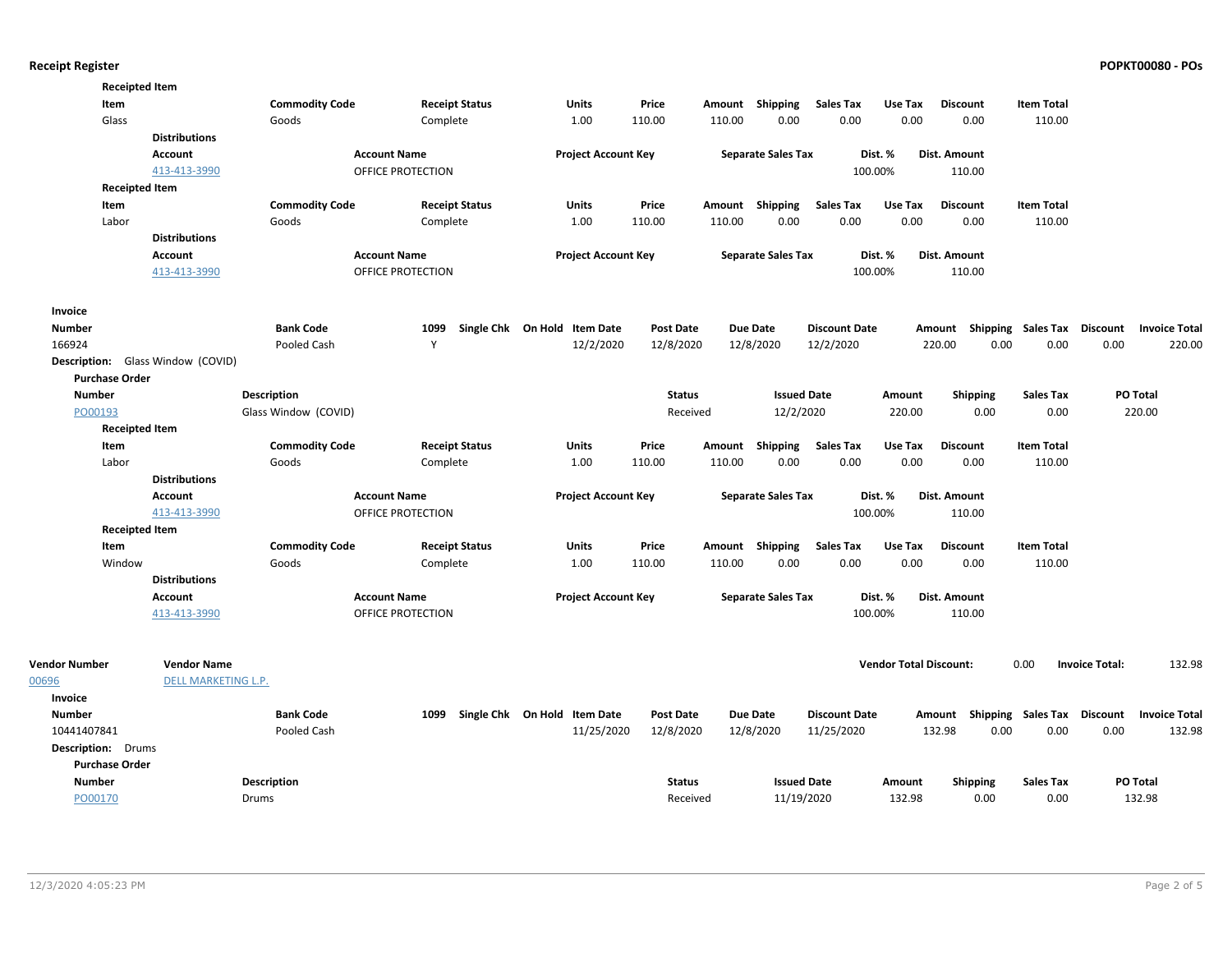|                       | <b>Receipted Item</b>                  |                           |                               |                              |                  |                 |                           |                      |                               |                                    |                   |                       |                      |
|-----------------------|----------------------------------------|---------------------------|-------------------------------|------------------------------|------------------|-----------------|---------------------------|----------------------|-------------------------------|------------------------------------|-------------------|-----------------------|----------------------|
|                       | Item                                   | <b>Commodity Code</b>     | <b>Receipt Status</b>         | <b>Units</b>                 | Price            | Amount Shipping |                           | <b>Sales Tax</b>     | Use Tax                       | <b>Discount</b>                    | <b>Item Total</b> |                       |                      |
|                       | C8X24                                  | Goods                     | Complete                      | 1.00                         | 66.49            | 66.49           | 0.00                      | 0.00                 | 0.00                          | 0.00                               | 66.49             |                       |                      |
|                       | <b>Distributions</b>                   |                           |                               |                              |                  |                 |                           |                      |                               |                                    |                   |                       |                      |
|                       | Account                                |                           | <b>Account Name</b>           | <b>Project Account Key</b>   |                  |                 | <b>Separate Sales Tax</b> |                      | Dist. %                       | Dist. Amount                       |                   |                       |                      |
|                       | 100-450-3100                           |                           | <b>OFFICE SUPPLIES</b>        |                              |                  |                 |                           | 100.00%              |                               | 66.49                              |                   |                       |                      |
|                       | <b>Receipted Item</b>                  |                           |                               |                              |                  |                 |                           |                      |                               |                                    |                   |                       |                      |
|                       | Item                                   | <b>Commodity Code</b>     | <b>Receipt Status</b>         | Units                        | Price            | Amount Shipping |                           | <b>Sales Tax</b>     | Use Tax                       | <b>Discount</b>                    | <b>Item Total</b> |                       |                      |
|                       | Drum C8X24                             | Goods                     | Complete                      | 1.00                         | 66.49            | 66.49           | 0.00                      | 0.00                 | 0.00                          | 0.00                               | 66.49             |                       |                      |
|                       | <b>Distributions</b>                   |                           |                               |                              |                  |                 |                           |                      |                               |                                    |                   |                       |                      |
|                       | Account                                |                           | <b>Account Name</b>           | <b>Project Account Key</b>   |                  |                 | <b>Separate Sales Tax</b> | Dist. %              |                               | Dist. Amount                       |                   |                       |                      |
|                       | 100-435-3120                           |                           | <b>DISTRICT JURY SUPPLIES</b> |                              |                  |                 |                           | 100.00%              |                               | 66.49                              |                   |                       |                      |
| <b>Vendor Number</b>  | <b>Vendor Name</b>                     |                           |                               |                              |                  |                 |                           |                      | <b>Vendor Total Discount:</b> |                                    | 0.00              | <b>Invoice Total:</b> | 23.00                |
| 00826                 | PERSONALIZED PRINTING                  |                           |                               |                              |                  |                 |                           |                      |                               |                                    |                   |                       |                      |
| Invoice               |                                        |                           |                               |                              |                  |                 |                           |                      |                               |                                    |                   |                       |                      |
| <b>Number</b>         |                                        | <b>Bank Code</b>          | 1099                          | Single Chk On Hold Item Date | <b>Post Date</b> | <b>Due Date</b> |                           | <b>Discount Date</b> |                               | Amount Shipping Sales Tax Discount |                   |                       | <b>Invoice Total</b> |
| 106836                |                                        | Pooled Cash               |                               | 12/1/2020                    | 12/8/2020        | 12/8/2020       |                           | 12/1/2020            |                               | 23.00<br>0.00                      | 0.00              | 0.00                  | 23.00                |
|                       | <b>Description:</b> Business Cards     |                           |                               |                              |                  |                 |                           |                      |                               |                                    |                   |                       |                      |
| <b>Purchase Order</b> |                                        |                           |                               |                              |                  |                 |                           |                      |                               |                                    |                   |                       |                      |
| <b>Number</b>         |                                        | <b>Description</b>        |                               |                              | <b>Status</b>    |                 | <b>Issued Date</b>        |                      | Amount                        | <b>Shipping</b>                    | <b>Sales Tax</b>  |                       | PO Total             |
| PO00182               |                                        | <b>Business Cards</b>     |                               |                              | Received         |                 | 11/24/2020                |                      | 23.00                         | 0.00                               | 0.00              |                       | 23.00                |
|                       | <b>Receipted Item</b>                  |                           |                               |                              |                  |                 |                           |                      |                               |                                    |                   |                       |                      |
|                       | Item                                   | <b>Commodity Code</b>     | <b>Receipt Status</b>         | Units                        | Price            | Amount Shipping |                           | <b>Sales Tax</b>     | Use Tax                       | <b>Discount</b>                    | <b>Item Total</b> |                       |                      |
|                       | 500 Business Cards                     | Goods                     | Complete                      | 1.00                         | 23.00            | 23.00           | 0.00                      | 0.00                 | 0.00                          | 0.00                               | 23.00             |                       |                      |
|                       | <b>Distributions</b>                   |                           |                               |                              |                  |                 |                           |                      |                               |                                    |                   |                       |                      |
|                       | Account                                |                           | <b>Account Name</b>           | <b>Project Account Key</b>   |                  |                 | <b>Separate Sales Tax</b> |                      | Dist. %                       | <b>Dist. Amount</b>                |                   |                       |                      |
|                       | 100-591-4350                           | PRINTING                  |                               |                              |                  |                 |                           | 100.00%              |                               | 23.00                              |                   |                       |                      |
|                       |                                        |                           |                               |                              |                  |                 |                           |                      |                               |                                    |                   |                       |                      |
| <b>Vendor Number</b>  | <b>Vendor Name</b>                     |                           |                               |                              |                  |                 |                           |                      | <b>Vendor Total Discount:</b> |                                    | 0.00              | <b>Invoice Total:</b> | 674.00               |
| 00085                 | SHIPMAN COMMUNICAT                     |                           |                               |                              |                  |                 |                           |                      |                               |                                    |                   |                       |                      |
| Invoice               |                                        |                           |                               |                              |                  |                 |                           |                      |                               |                                    |                   |                       |                      |
| <b>Number</b>         |                                        | <b>Bank Code</b>          | 1099                          | Single Chk On Hold Item Date | <b>Post Date</b> | <b>Due Date</b> |                           | <b>Discount Date</b> |                               | Amount Shipping Sales Tax Discount |                   |                       | <b>Invoice Total</b> |
| 71355                 |                                        | Pooled Cash               |                               | 11/30/2020                   | 12/8/2020        | 12/8/2020       |                           | 11/30/2020           |                               | 424.00<br>0.00                     | 0.00              | 0.00                  | 424.00               |
|                       | Description: Installation of L3 System |                           |                               |                              |                  |                 |                           |                      |                               |                                    |                   |                       |                      |
| <b>Purchase Order</b> |                                        |                           |                               |                              |                  |                 |                           |                      |                               |                                    |                   |                       |                      |
| <b>Number</b>         |                                        | <b>Description</b>        |                               |                              | <b>Status</b>    |                 | <b>Issued Date</b>        |                      | Amount                        | <b>Shipping</b>                    | Sales Tax         |                       | PO Total             |
| PO00187               |                                        | Installation of L3 System |                               |                              | Received         |                 | 12/2/2020                 |                      | 424.00                        | 0.00                               | 0.00              |                       | 424.00               |
|                       | <b>Receipted Item</b>                  |                           |                               |                              |                  |                 |                           |                      |                               |                                    |                   |                       |                      |
|                       | Item                                   | <b>Commodity Code</b>     | <b>Receipt Status</b>         | Units                        | Price            | Amount Shipping |                           | Sales Tax            | Use Tax                       | <b>Discount</b>                    | <b>Item Total</b> |                       |                      |
|                       | Installation                           | Goods                     | Complete                      | 1.00                         | 324.00           | 324.00          | 0.00                      | 0.00                 | 0.00                          | 0.00                               | 324.00            |                       |                      |
|                       | <b>Distributions</b>                   |                           |                               |                              |                  |                 |                           |                      |                               |                                    |                   |                       |                      |
|                       | Account                                |                           | <b>Account Name</b>           | <b>Project Account Key</b>   |                  |                 | <b>Separate Sales Tax</b> |                      | Dist. %                       | Dist. Amount                       |                   |                       |                      |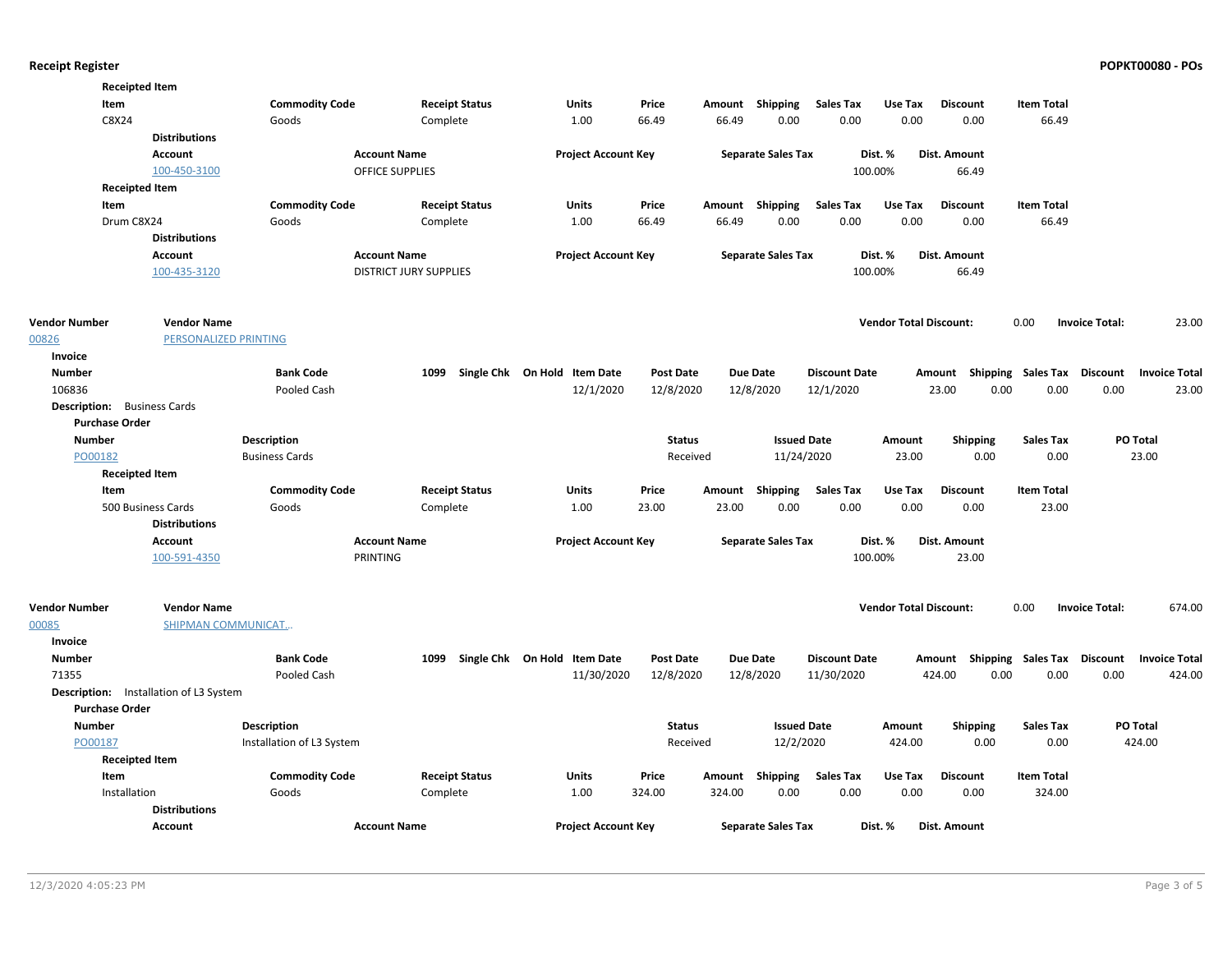| <b>Receipt Register</b> | <b>POPKT00080 - POs</b> |
|-------------------------|-------------------------|
|-------------------------|-------------------------|

|                                    | 100-560-4540         |                       | R & M AUTOMOBILES            |                       |                              |                  |                 |                           |                      | 100.00% | 324.00              |                             |                               |                      |
|------------------------------------|----------------------|-----------------------|------------------------------|-----------------------|------------------------------|------------------|-----------------|---------------------------|----------------------|---------|---------------------|-----------------------------|-------------------------------|----------------------|
| <b>Receipted Item</b>              |                      |                       |                              |                       |                              |                  |                 |                           |                      |         |                     |                             |                               |                      |
| Item                               |                      | <b>Commodity Code</b> |                              | <b>Receipt Status</b> | Units                        | Price            |                 | Amount Shipping           | <b>Sales Tax</b>     | Use Tax | <b>Discount</b>     | <b>Item Total</b>           |                               |                      |
| Light replacement                  |                      | Goods                 | Complete                     |                       | 1.00                         | 35.00            | 35.00           | 0.00                      | 0.00                 | 0.00    | 0.00                | 35.00                       |                               |                      |
|                                    | <b>Distributions</b> |                       |                              |                       |                              |                  |                 |                           |                      |         |                     |                             |                               |                      |
|                                    | Account              |                       | <b>Account Name</b>          |                       | <b>Project Account Key</b>   |                  |                 | <b>Separate Sales Tax</b> |                      | Dist. % | <b>Dist. Amount</b> |                             |                               |                      |
|                                    | 100-560-4540         |                       | R & M AUTOMOBILES            |                       |                              |                  |                 |                           |                      | 100.00% | 35.00               |                             |                               |                      |
| <b>Receipted Item</b>              |                      |                       |                              |                       |                              |                  |                 |                           |                      |         |                     |                             |                               |                      |
| Item                               |                      | <b>Commodity Code</b> |                              | <b>Receipt Status</b> | <b>Units</b>                 | Price            |                 | Amount Shipping           | <b>Sales Tax</b>     | Use Tax | <b>Discount</b>     | <b>Item Total</b>           |                               |                      |
| tech charge                        |                      | Goods                 | Complete                     |                       | 1.00                         | 65.00            | 65.00           | 0.00                      | 0.00                 | 0.00    | 0.00                | 65.00                       |                               |                      |
|                                    | <b>Distributions</b> |                       |                              |                       |                              |                  |                 |                           |                      |         |                     |                             |                               |                      |
|                                    | <b>Account</b>       |                       | <b>Account Name</b>          |                       | <b>Project Account Key</b>   |                  |                 | <b>Separate Sales Tax</b> |                      | Dist. % | <b>Dist. Amount</b> |                             |                               |                      |
|                                    | 100-560-4540         |                       | <b>R &amp; M AUTOMOBILES</b> |                       |                              |                  |                 |                           |                      | 100.00% | 65.00               |                             |                               |                      |
|                                    |                      |                       |                              |                       |                              |                  |                 |                           |                      |         |                     |                             |                               |                      |
| Invoice                            |                      |                       |                              |                       |                              |                  |                 |                           |                      |         |                     |                             |                               |                      |
| <b>Number</b>                      |                      | <b>Bank Code</b>      | 1099                         |                       | Single Chk On Hold Item Date | <b>Post Date</b> |                 | <b>Due Date</b>           | <b>Discount Date</b> |         | Amount              | Shipping Sales Tax Discount |                               | <b>Invoice Total</b> |
| 72249                              |                      | Pooled Cash           |                              |                       | 12/1/2020                    | 12/8/2020        |                 | 12/8/2020                 | 12/1/2020            |         | 250.00              | 0.00<br>0.00                | 0.00                          | 250.00               |
| Description: Unit 7920- Install L3 |                      |                       |                              |                       |                              |                  |                 |                           |                      |         |                     |                             |                               |                      |
| <b>Purchase Order</b>              |                      |                       |                              |                       |                              |                  |                 |                           |                      |         |                     |                             |                               |                      |
| <b>Number</b>                      |                      | <b>Description</b>    |                              |                       |                              |                  | <b>Status</b>   | <b>Issued Date</b>        |                      | Amount  | Shipping            | <b>Sales Tax</b>            | PO Total                      |                      |
| PO00189                            |                      | Unit 7920- Install L3 |                              |                       |                              |                  | Received        | 12/2/2020                 |                      | 250.00  | 0.00                | 0.00                        | 250.00                        |                      |
| <b>Receipted Item</b>              |                      |                       |                              |                       |                              |                  |                 |                           |                      |         |                     |                             |                               |                      |
| Item                               |                      | <b>Commodity Code</b> |                              | <b>Receipt Status</b> | <b>Units</b>                 | Price            |                 | Amount Shipping           | <b>Sales Tax</b>     | Use Tax | <b>Discount</b>     | <b>Item Total</b>           |                               |                      |
| <b>Tech Charge</b>                 |                      | Goods                 | Complete                     |                       | 1.00                         | 250.00           | 250.00          | 0.00                      | 0.00                 | 0.00    | 0.00                | 250.00                      |                               |                      |
|                                    | <b>Distributions</b> |                       |                              |                       |                              |                  |                 |                           |                      |         |                     |                             |                               |                      |
|                                    | <b>Account</b>       |                       | <b>Account Name</b>          |                       | <b>Project Account Key</b>   |                  |                 | <b>Separate Sales Tax</b> |                      | Dist. % | <b>Dist. Amount</b> |                             |                               |                      |
|                                    | 100-560-4540         |                       | <b>R &amp; M AUTOMOBILES</b> |                       |                              |                  |                 |                           |                      | 100.00% | 250.00              |                             |                               |                      |
|                                    |                      |                       |                              |                       |                              |                  |                 |                           |                      |         |                     |                             |                               |                      |
|                                    |                      |                       |                              |                       |                              |                  |                 |                           |                      |         |                     |                             |                               |                      |
| <b>Packet Totals</b>               |                      |                       |                              |                       |                              |                  |                 |                           |                      |         |                     |                             |                               |                      |
| <b>Vendors:</b><br>- 5             | Invoices: 7          | Purchase Orders: 7    |                              |                       | Amount: 6.940.23             |                  | Shipping: 50.00 |                           | Tax: 0.00            |         | Discount: 0.00      |                             | <b>Total Amount: 6.990.23</b> |                      |